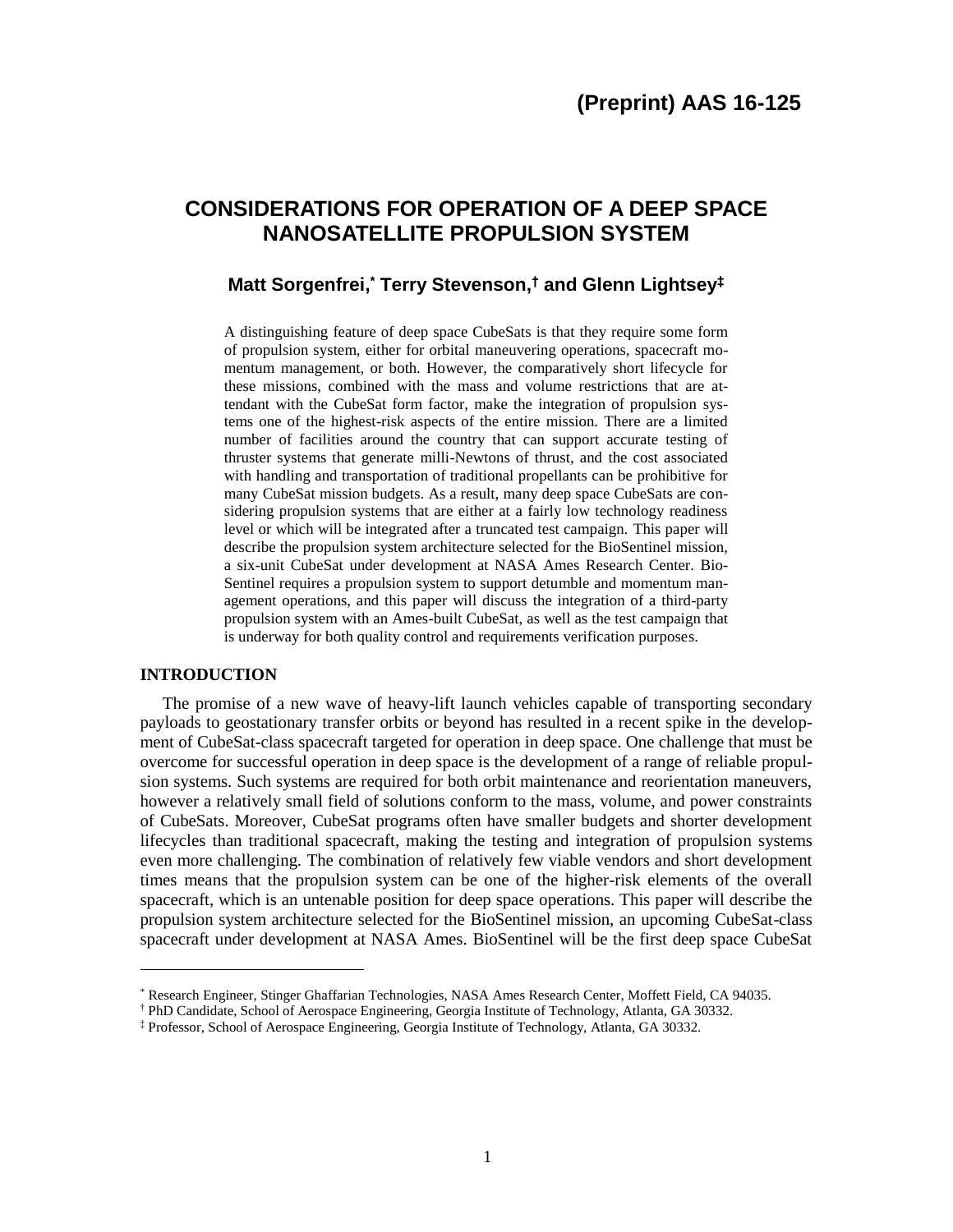flown by NASA Ames, and great care is being taken to ensure that the propulsion system will perform as desired on orbit.

For the purposes of this work, a CubeSat (also known as a nanosatellite) will refer to any spacecraft that adheres to the CubeSat standard<sup>1</sup>, whereby a 10 cm x 10 cm x 10 cm cube comprises one unit of volume, abbreviated as 1U. In contrast to the 6U volume of the BioSentinel spacecraft, traditional CubeSats are ssmaller than 3U in total volume, with an overall size of no more than 10 cm x 10 cm x 30 cm. This volume constraint allows the spacecraft to be compatible with the various deployment mechanisms that are available, such as the Cal Poly P-POD<sup>2</sup> or the UTIAS/SFL X-POD<sup>3</sup>. NASA Ames has a rich history of building 3U CubeSats to research topics in fundamental space biology, such as the GeneSat-1, O/OREOS, and PharmaSat spacecraft<sup>4</sup>. More recently, NASA Ames developed a fleet of eight 1.5U CubeSats for the Edison Demonstration of SmallSat Networks (EDSN) mission, which was to demonstrate multi-point science operations in LEO<sup>5</sup>. Unfortunately, EDSN suffered a launch vehicle failure prior to deployment.

BioSentinel is a unique mission in that it combines Ames heritage related to fundamental space biology with a wide range of cutting-edge CubeSat-class subsystems, while operating in deep space<sup>6</sup>. BioSentinel will launch on the first flight of the Space Launch System (SLS), a heavy-lift rocket being developed by NASA to enable future human missions to deep space. On the maiden launch of SLS, known as Exploration Mission 1 (EM-1), the rocket will place the Orion Multi-Purpose Crew Vehicle on a Lunar orbit trajectory prior to deploying a number of secondary payloads, including BioSentinel.

The spacecraft bus must provide a stable thermal environment for the science payload, and also be capable of pointing body-mounted patch antennas to ensure communications with the ground. In contrast to typical CubeSats, momentum management must be performed using an array of thrusters, since there is insufficient magnetic field at the target orbit to allow for magnetic torquers to be of use. Similarly, the operational distance from the Earth is such that the spacecraft will rely upon the Deep Space Network (DSN) to close the communication link, something that has not yet been attempted by a CubeSat. Additionally, a Field-Programmable Gate Array (FPGA) has been selected for the main Command and Data Handling (C&DH) computer. While more robust to radiation-induced faults, such a processor has not yet been used for CubeSat C&DH operations at Ames. Thus, the BioSentinel mission managers must not only oversee the integration and test of a collection of heterogeneous subsystems, but must also accommodate a test plan for a propulsion system. Typical monopropellant reaction control systems cannot be used on CubeSats due to safety restrictions levied on secondary payloads, meaning that the mission managers must look beyond established deep space technologies to meet the mission requirements.

The BioSentinel project team has selected a 3D-printed cold gas propulsion system for use on the spacecraft. This system, under development by Lightsey Space Research (LSR) in Atlanta, GA, has already been shown to be capable of adhering to the stringent mass, volume, and power requirements levied on CubeSats<sup>7</sup>. By 3D-printing the majority of the structure, it is possible to accommodate the extreme volume limitations of the BioSentinel spacecraft while still ensuring the system will have sufficient control authority for both detumble and momentum management operations. This paper will describe the current design of the cold gas propulsion system for Bio-Sentinel, and will also describe the test regime that has been planned for qualification and verification/validation purposes. A series of tests will take place at LSR's facilities in Atlanta, at NASA's Glenn Research Center (GRC) in Cleveland, OH, and at NASA Ames. Such a distributed test campaign adds a certain measure of complexity to development of the system, but also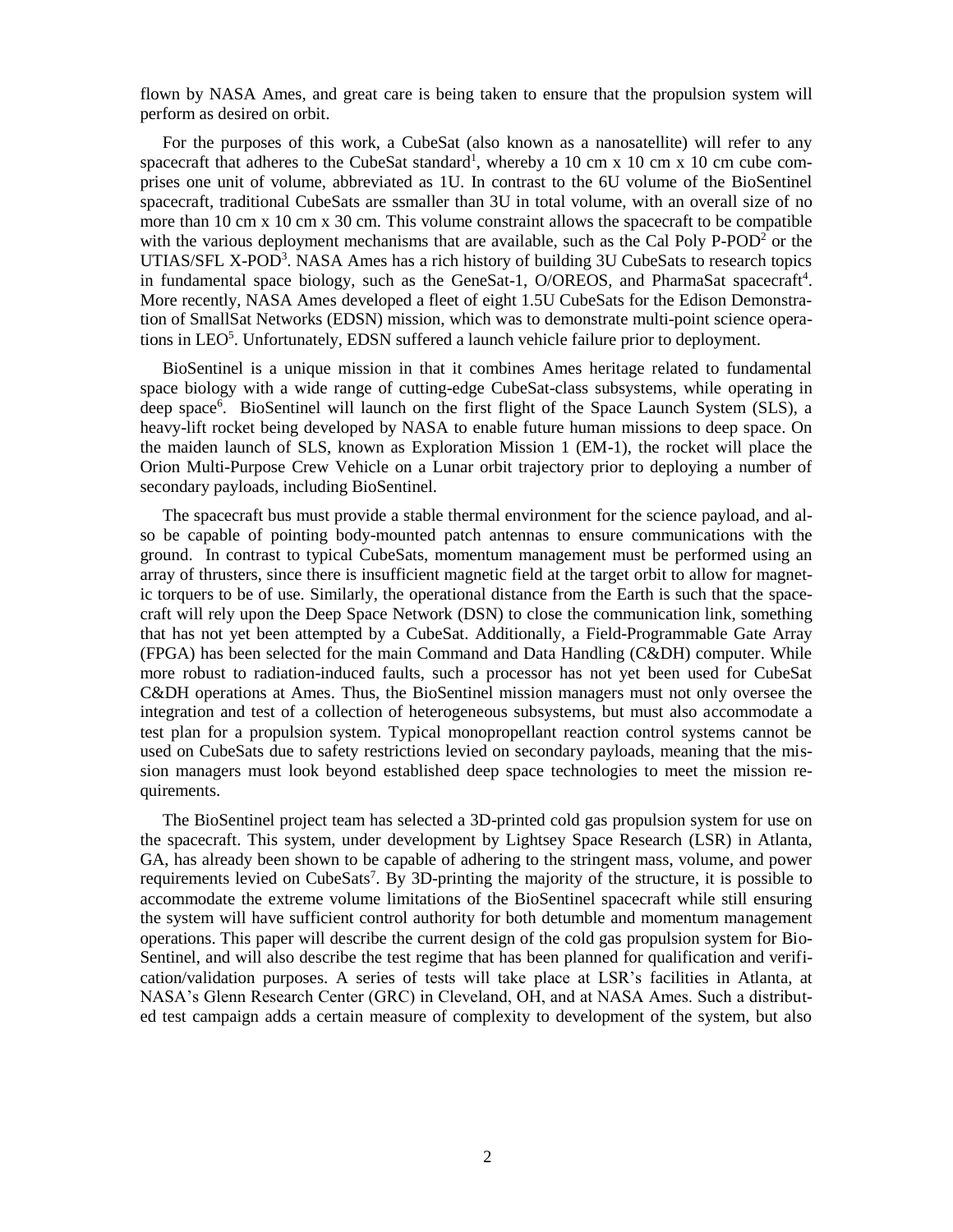ensures that the very best facilities are being used to test each aspect of the propulsion system's design.

The remainder of this paper is organized as follows. First, the science objectives and hardware requirements for the BioSentinel mission will be described. With this context established, the propulsion system selected to satisfy the mission requirements will then be detailed. The test plan to verify the performance of the selected propulsion system will subsequently be presented, highlighting work that will be carried out at all three test sites. A discussion of the next steps and potential challenges facing development of both an Engineering Development Unit and a Flight Unit will follow, and the paper will end with some conclusions about the development of deep space CubeSat systems.

# **THE BIOSENTINEL MISSION**

The objective of the BioSentinel mission is to assist in mitigating risks to humans during future long-term space exploration missions beyond low Earth orbit (LEO). This will be achieved by studying the impact of the deep space radiation environment on genetically modified yeast cells. Specifically, BioSentinel will utilize the monocellular eukaryotic organism *Saccharomyces cerevisiae* (yeast) to report DNA double-strand-break (DSB) events that result from ambient space radiation. Yeast was selected due to its similarity to cells in higher organisms, the wellestablished history of strains engineered to measure DSB repair, and the spaceflight heritage from past NASA Ames missions. DSB repair in yeast is strikingly similar to humans, and BioSentinel will provide critical information about what impact deep space radiation may have on future manned missions. BioSentinel will also include physical radiation sensors based on the TimePix sensor, as implemented by the RadWorks group at NASA's Johnson Space Center. This sensor records individual radiation events, including estimates of linear energy transfer (LET) values. Radiation dose and LET data will be compared directly to the rate of DSB-and-repair events as indicated by *S. cerevisiae* cell population numbers.

The yeast cells are dehydrated prior to launch, and then are rehydrated and kept alive in deep space using a microfluidics system and heaters. The payload container itself is maintained at 1 atm pressure throughout the mission life, and the overall size of the science payload is approximately 4U (10cm x 20cm x 20cm). The reaction of the yeast cells to the deep space radiation environment is monitored using optical measurements inside the payload container. The yeast is cultured in multiple independent culture microwells, which are built into a 96 well plate, depicted in Figure 1 below. Optical measurements are performed using LEDs shining through the culture wells, allowing for measurement of DSB-triggered cell growth and metabolism. It is noteworthy that unlike many deep space missions, there are no specific pointing requirements levied on the spacecraft by the science payload, beyond ensuring thermal stability. Provided the yeast does not get too hot or too cold, the experiment simply requires access to the deep space environment, as opposed to being pointed in a specific direction to take measurements.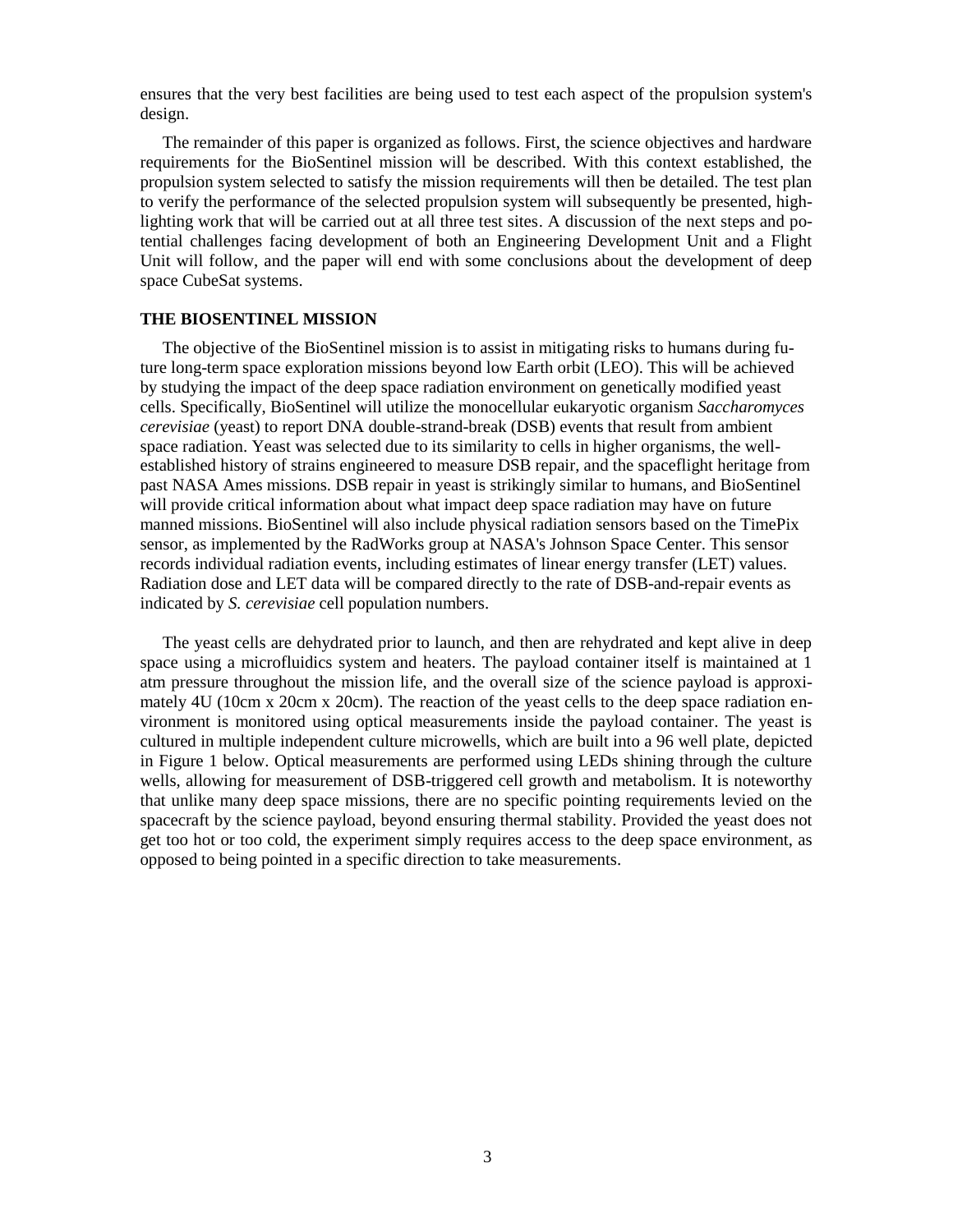

**Figure 1. The fluidics array which supports the science payload for the BioSentinel mission.**

All spacecraft bus systems, including C&DH, communications, attitude determination and control, and propulsion must occupy no more than 2U of volume in order to conform to the volume restrictions of the spacecraft dispenser. As can be seen in Figure 2, these systems occupy the "rear" portion of the spacecraft along the  $\mathbf{b}_x$ -axis, including a small volume allocation for the propulsion system of approximately 10cm x 20cm x 4cm. A thin slice of volume on the front of the spacecraft is allocated for the gimbal of the deployable solar arrays. The nature of the Earthleading, heliocentric orbit that BioSentinel will occupy is such that for the majority of the mission it will be necessary to slew the spacecraft up to 90 degrees in order to establish a communications link with the DSN. This slew maneuver will be undertaken using a set of three reaction wheels integrated within the spacecraft. These reaction wheels will also have to counteract the effects of a solar radiation pressure torque, and current estimates are that the wheels will saturate approximately every three days. Furthermore, early estimates for the tip-off conditions from SLS indicate that the reaction wheels may also saturate during detumble. Spacecraft detumble and reaction wheel momentum management over the 12 month nominal operating life will be accomplished using the propulsion system.



**Figure 2. The BioSentinel spacecraft, shown with solar panels deployed and the body-fixed reference frame overlaid for clarity.**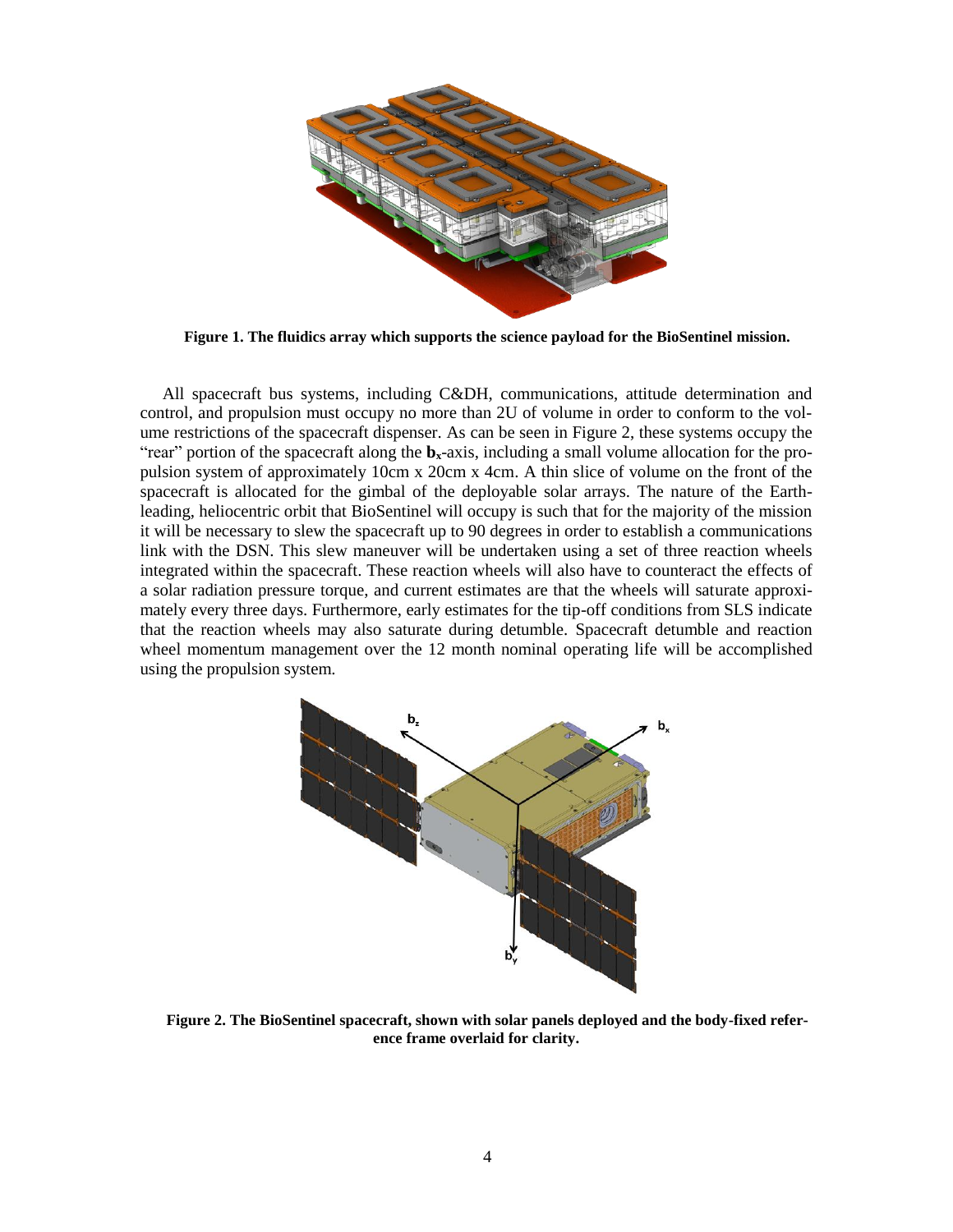In general, the pointing requirements levied upon the spacecraft are quite loose. The ADCS must keep the solar panels oriented towards the sun and periodically point the medium gain antenna (MGA) at the Earth. Both of these activities require no better than 5 degrees of pointing accuracy. However, coarse attitude determination methods employed in LEO that leverage a magnetic field or Earth vector measurement cannot be used in this environment; a star tracker is necessary for 3-axis attitude determination. BioSentinel will also utilize sun sensors for coarse attitude determination when the star tracker is not enabled and a gyro for rate information. Recall that reaction wheels will control the attitude of the spacecraft while the thrusters will be responsible for removing momentum from the system. The star tracker, reaction wheels, and inertial measurement unit are all integrated into a stand-alone module provided by Blue Canyon Technologies (BCT). The spacecraft C&DH processor must manage communications between the BCT unit and the propulsion system provided by LSR, while also executing high-level attitude determination and control activities. A block diagram of the software architecture can be seen in Figure 3.



**Figure 3. The software architecture for the BioSentinel attitude determination and control subsystem.**

Based on the volume limitations of the spacecraft and the safety restrictions imposed from flying as a secondary payload on SLS, the field of candidate propulsion systems for BioSentinel was fairly small. A number of vendors make cold gas systems that meet the safety restrictions for SLS, but not many of these could fit inside the available volume envelope. Microelectrospray propulsion (MEP) technologies were also examined for the mission<sup>8</sup>, although these systems were deemed to not be at a sufficient technology readiness level based on the project schedule. Thus, a unique cold gas propulsion system was selected as the baseline design for BioSentinel. This thruster system is unique in that the main tank, plenum, nozzles, and tubing are all 3D-printed in a single, monolithic component. This design approach allows the developers to maximize the volume allocated to the main tank and plenum using non-traditional internal geometry, which is very important for the minimum 12 month mission life. Mechanical valves and drive electronics are affixed to the 3D-printed structure, and as shown in subsequent sections a very fine level of impulse control is achievable. Greater detail on the baseline propulsion system design is provided in the next section.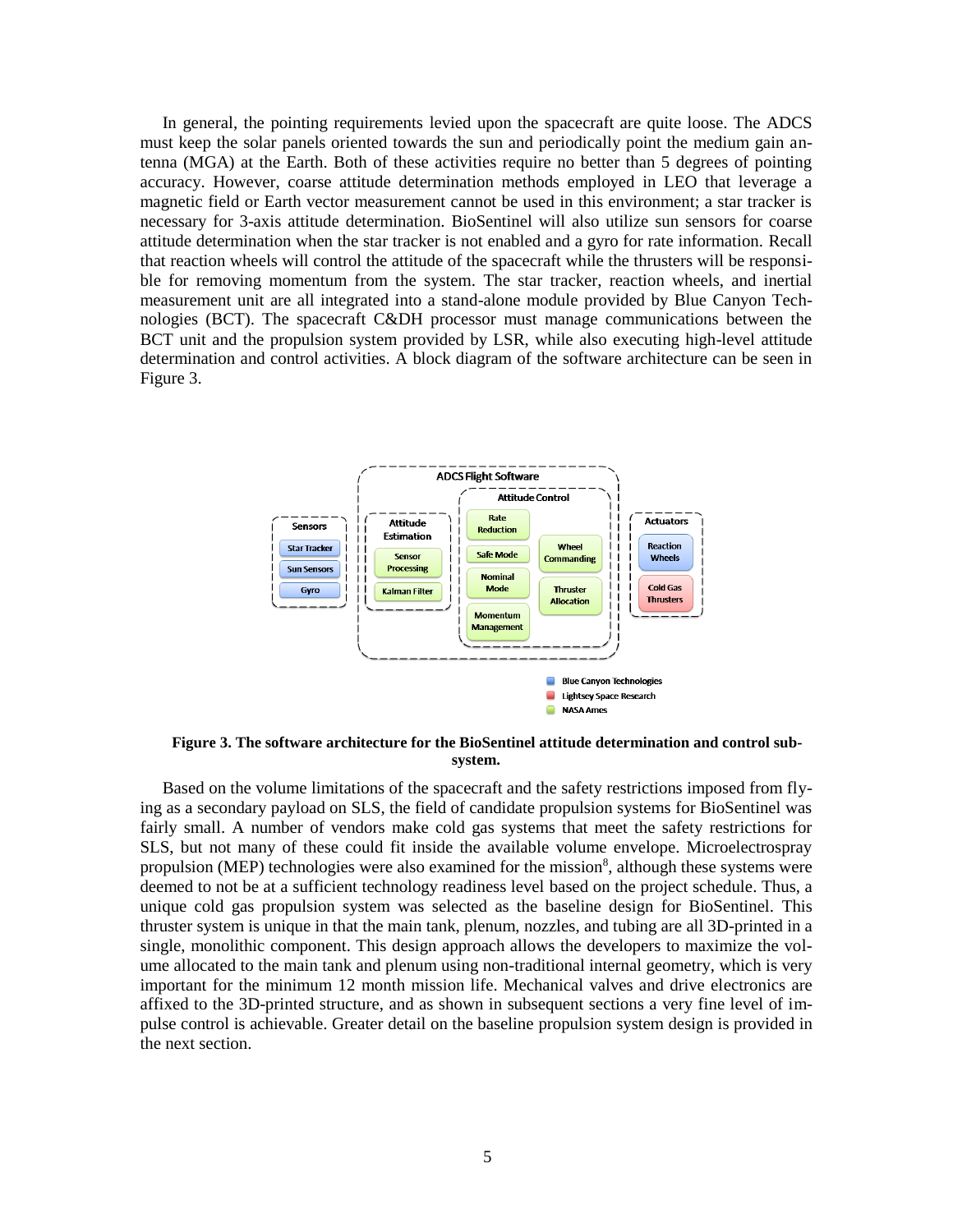# **PROPULSION SYSTEM DESIGN**

The BioSentinel thruster is a cold gas system that is primarily 3D-printed. 3D-printing is an additive manufacturing process in which a part is built up layer by layer by adding material, rather than removing material, as is done in traditional machining. The propellant tanks, pipes, and nozzles are all printed into a single piece of high strength composite material. This piece also serves as the structure of the thruster, and provides mounting locations for the valves, sensors, and fill ports, as well as attachment points for mating with the spacecraft.

There are several advantages to using a 3D-printed structure in a propulsion system. The main advantage is the increased versatility in using the allotted volume. The 3D-printing process does not become more difficult or expensive with increasing geometric complexity. This allows parts to be made that would be prohibitively expensive or impossible with removal machining. This flexibility allows the propellant tanks to utilize all available volume, which increases the maximum propellant load, and thus the total delta-velocity  $(\Delta V)$  impulse available to the spacecraft. The use of 3D-printing also reduces the number of pressure seals required, which reduces the potential for leaks in the system. [Figure 4](#page-5-0) shows a computer rendering of the BioSentinel thruster system, showing the printed structure (blue), the electronics (green) and metal interfaces (grey).



**Figure 4: CAD rendering of the BioSentinel thruster.**

<span id="page-5-0"></span>The thruster uses R-236fa, an inert chemical which is stored as a saturated liquid-vapor mixture, as its propellant. R-236fa is a commercially available refrigerant, chosen for its high density and relatively low saturation pressure. The high density allows for a larger propellant loading, which is important for systems with tight volume constraints like CubeSats. The low saturation pressure reduces the consequences of a structural failure of the thruster. While it would still be a serious failure for the BioSentinel mission, the thruster would not pose a safety hazard to the primary payload. This eases the process of approval to fly with a propulsion system as a secondary payload.

The BioSentinel thruster has two propellant tanks, called the "main tank" and the "plenum". Eight solenoid valves control the flow of propellant between the tanks and seven nozzles. [Figure 5](#page-6-0) shows a block diagram of the thruster. The majority of the propellant (approximately 245 grams) is stored in the main tank as a saturated liquid-vapor mixture. A saturated mixture allows more propellant to be stored than a vapor alone, due to the higher density of the liquid component. The main tank is equipped with pressure and temperature sensors to determine the state of the propel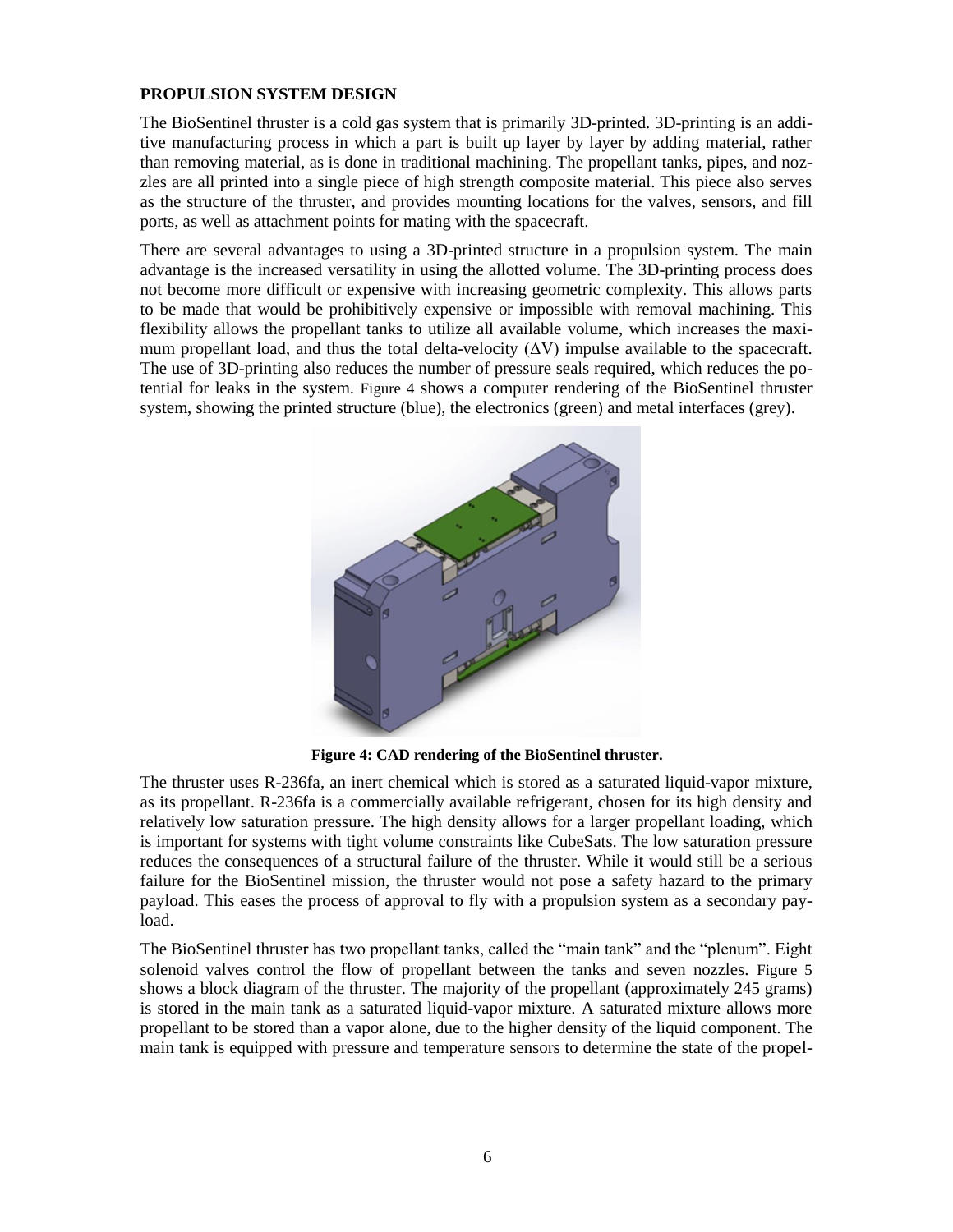lant. Although the pressure of a saturated mixture can be determined from its temperature alone (and vice versa), both sensors were included to detect when the propellant is almost exhausted. At this point, the main tank will contain vapor alone, and the pressure and temperature will be independent. In this phase, the propellant state would not be observable with a single sensor, so both temperature and pressure sensors are needed.



**Figure 5: Block diagram of the BioSentinel thruster.**

<span id="page-6-0"></span>Rather than drawing from the main tank directly, the nozzles are fed from the plenum. The plenum is a smaller tank that stores propellant as a vapor only, and is refilled from the main tank as propellant is exhausted. This serves three purposes. First, it protects the spacecraft against a single valve failure. If any of the nozzle valves fail open, only the small amount of propellant in the plenum would be expelled, rather than the entire propellant load. Second, it allows the nozzle backpressure to be controlled by regulating how often the plenum is refilled. The main tank pressure cannot be controlled without changing its temperature. Finally, the density of propellant in the plenum is uniform, unlike the main tank, which has droplets of liquid floating amongst the vapor. These droplets may be ingested by the feed pipes, causing unpredictable behavior in the nozzles. Feeding the nozzles from a uniform vapor tank mitigates this concern.

The system's thrust is a function of the backpressure of each nozzle, which is approximately equal to the plenum pressure. While firing, the plenum pressure decreases as propellant is consumed, leading to a corresponding loss of thrust. The plenum must then be refilled from the main tank to increase the pressure. In order to prevent a scenario in which the refill valve and a nozzle valve could fail open simultaneously due to a software problem or other issue, all nozzle valves are closed before the refill valve is opened. Thus, the thruster must operate on a fire-refill cycle, in which a nozzle fires until the plenum pressure drops to a certain threshold, then stops firing until the plenum is refilled from the main tank. The BioSentinel team determined that a decrease in plenum pressure below 80% of a full charge would begin to degrade performance unacceptably. Figure 6 shows the simulated plenum pressure during 5 firings, each one lasting approximately 2 seconds before the plenum must be refilled. In this figure, the plenum pressure initially rises to its nominal value, after being evacuated prior to launch. The sawtooth pattern that is seen from approximately 12 seconds onwards corresponds to the plenum pressure dropping from a thrust nozzle being opened, and then increasing when the refill valve is opened.

The thruster has seven nozzles, positioned to provide torque about all three principal axes of the spacecraft, as well as a single ΔV nozzle for orbit adjust. BioSentinel does not have any direct requirements to perform a ΔV maneuver, however the project team decided to include a thruster nozzle that could impart linear velocity as a possible technology demonstration during later phas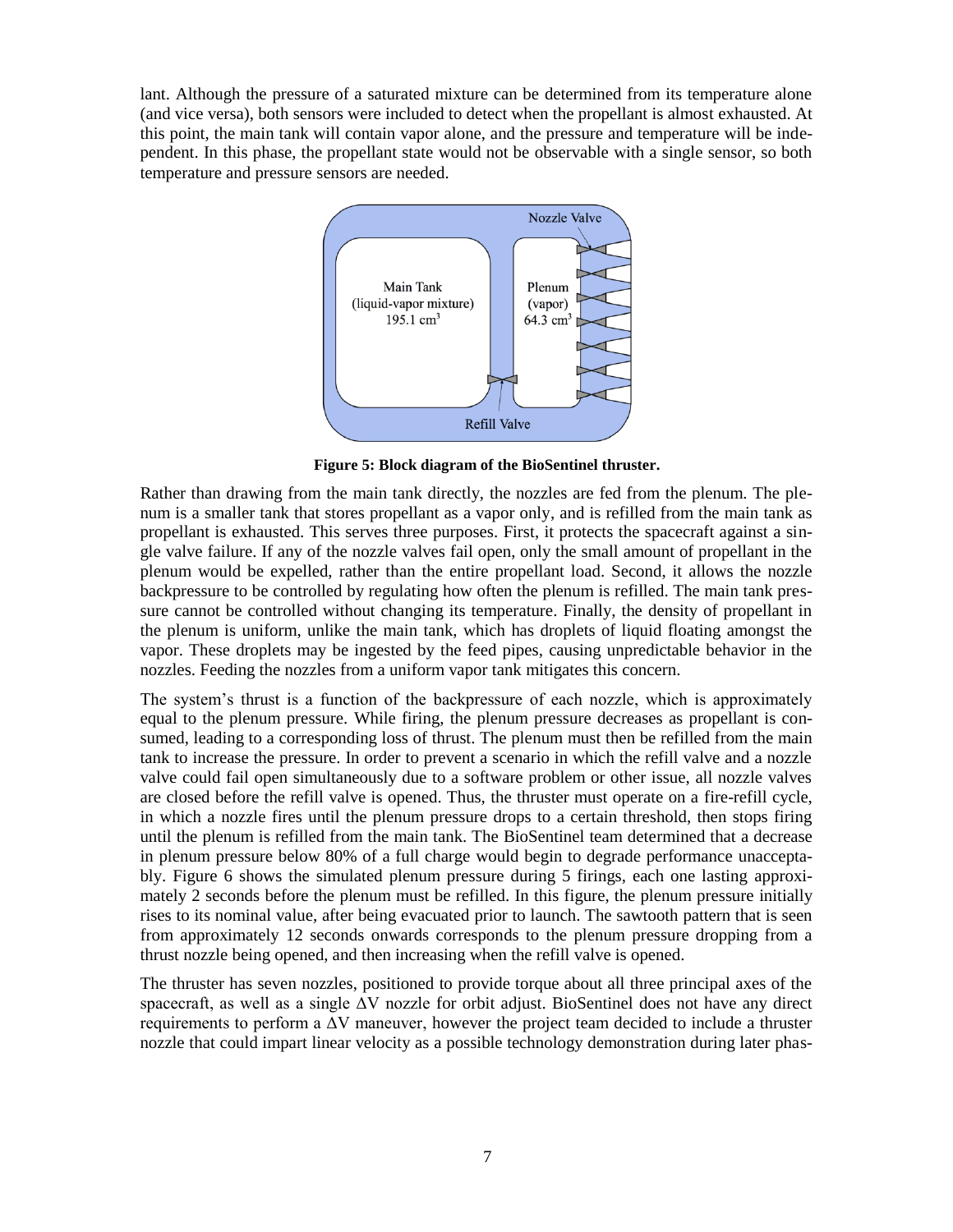es of BioSentinel's operational life. One consequence of the location of the thruster array in the spacecraft is that torques about the y- and z-axes are uncoupled and will result in center of mass translation. There are no specific station-keeping requirements levied on BioSentinel in order to complete its science objectives, so these small translations are considered to be acceptable. The thrust vectors generated by the thruster system are depicted, along with the spacecraft body frame axes, in Figure 7.



**Figure 6. Plenum pressure as a function of time when a refill threshold of 80% nominal pressure is imposed.**



**Figure 7. Six of the seven thrust vectors generated by the cold gas propulsion system (seventh thrust vector not shown).**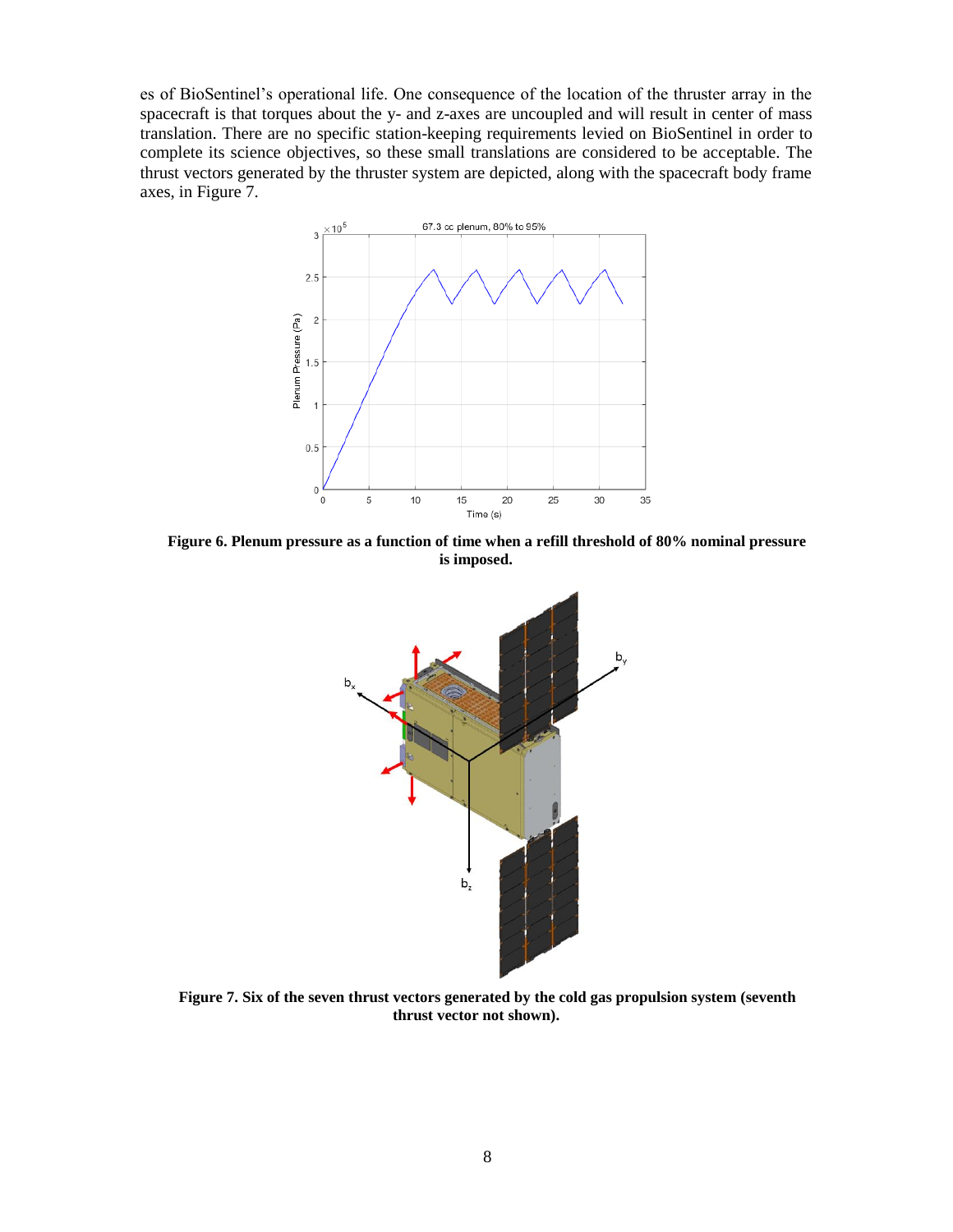The thruster system described above is expected to produce approximately 40 milli-Newtons of thrust at room temperature, with a specific impulse  $(I_{SP})$  of approximately 50 seconds. This thrust and  $I_{SP}$ , along with minimum firing time and multi-nozzle firing operations, all must be tested prior to launch. Additionally, basic safety considerations such as the main tank leak rate and burst pressure must also be checked prior to integration with the SLS. The test campaign for this thruster system will involve Lightsey Space Research, NASA Glenn Research Center, and NASA Ames Research Center. This workflow, and some of the major tests, are described in the sequel.

#### **PROPULSION SYSTEM TEST PLAN**

As was described in the introduction, a major challenge for CubeSat-class missions that require a propulsion system is developing a test plan that meets both the cost and schedule limitations of the program. For the purposes of the BioSentinel mission, NASA Ames has teamed with the Liquid Propulsion Systems branch at Glenn Research Center (GRC) to develop a test plan that will allow for verification and validation of the major system requirements in a relevant test environment. Prior to the test campaign at GRC, the LSR team will perform a number of tests inhouse to verify basic performance capability. Similarly, the BioSentinel integration and test team at NASA Ames will conduct a wide array of tests, both on the propulsion system itself and on the integrated spacecraft. The overall workflow, color-coded by organization, can be seen in Figure 8 below.



**Figure 8. Testing flow for the BioSentinel Cold Gas propulsion system.**

One challenging aspect of testing the thruster system is that a number of different modalities of tests must be developed. The mechanical assembly requires multiple tests to verify nominal performance (such as a maximum leak rate of the sensor manifolds), the electrical system must be tested to ensure proper interaction with the spacecraft bus, and the overall liquid propulsion system must be tested in a vacuum chamber to verify the high-level performance requirements. As can be seen in Figure 8, these various testing responsibilities are shared by all three institutions. A basic electronics functional test will be performed at all three locations to ensure consistent performance, but no "hot fire" tests will be carried out at NASA Ames, since that Center lacks the facilities required for a meaningful test. Similarly, leak testing will only be conducted at LSR and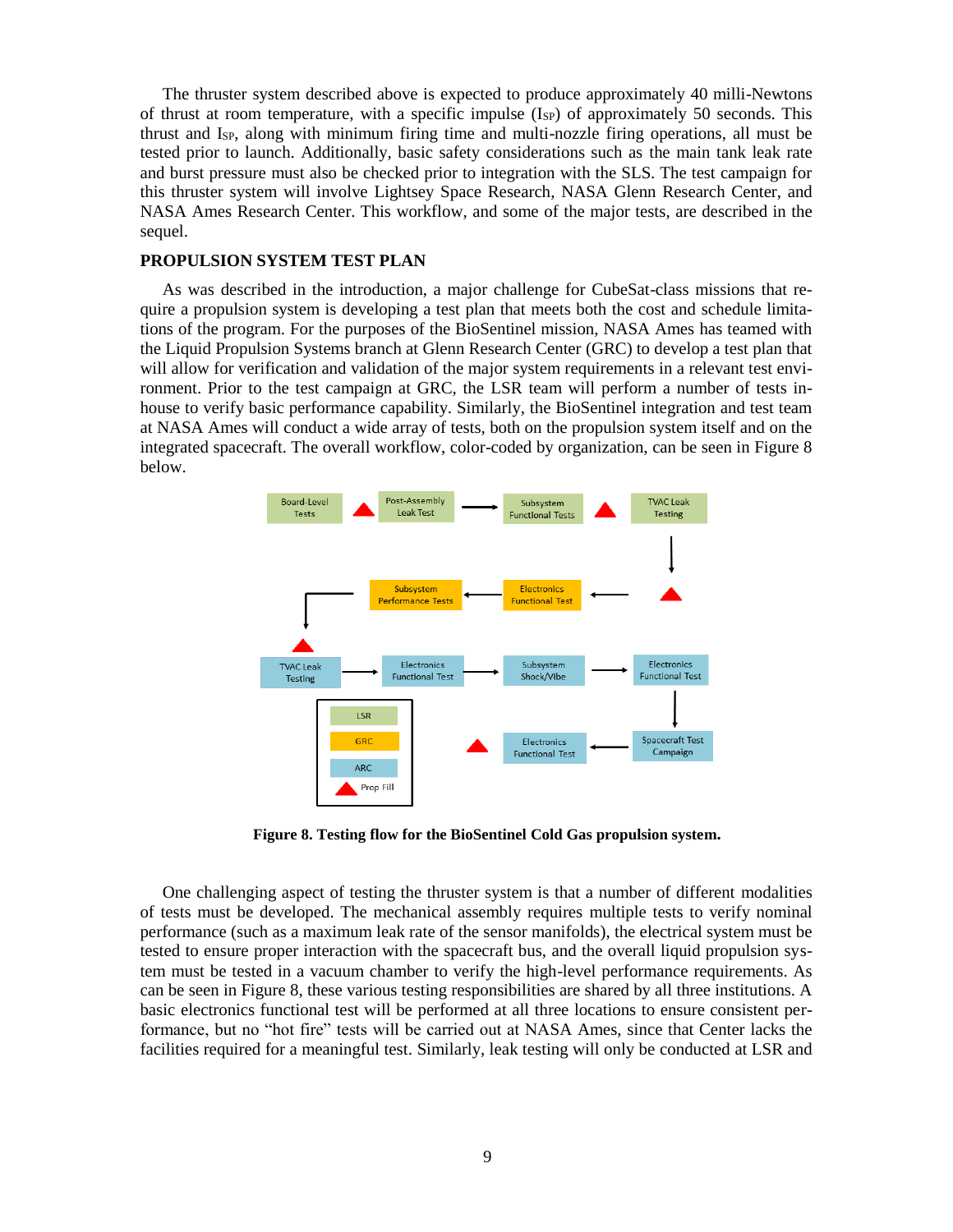NASA Ames in an effort to speed up the overall test workflow at GRC. One challenge that is common to all three tests facilities is loading propellant into the system. R-236fa is available in standard industrial-sized dewars, and the LSR team has extensive experience handling the propellant and loading it into the propulsion system. However, the nature of the test campaign is such that multiple refills will likely be required at each test site, meaning that a certain amount of propellant (and the attendant loading hardware) must be shipped to each site.

An important facet of the BioSentinel propulsion test plan is software testing. The propulsion system will use its internal pressure and temperature sensors to monitor the state of the plenum and main tank, and the on-board microcontroller will control valve opening and closing commands. However, these low-level tasks must interface with the BioSentinel C&DH, which will be operating at 5 Hz. As can be seen in Figure 9 below, the internal software operations of the propulsion system are somewhat involved, and these operations must be tested along with the highlevel exchange of commands and telemetry. Verification of commands and telemetry will be the central focus of the electronics functional test described previously.



**Figure 9. Concept of operations for the cold gas propulsion system.**

"Hot fire" tests, in which the thruster nozzles are opened for some period of time in order to generate thrust, will be carried out in a vacuum facility at GRC. The vacuum facility currently under consideration is evacuated with four oil diffusion pumps and can attain a base pressure of  $5x10<sup>-7</sup>$  Pa. The pumps are equipped with cold traps to prevent diffusion pump oil from backstreaming to the chamber. To measure and assess the performance of the thruster a torsional-type micro-Newton  $(\mu N)$  thrust stand is used. The thrust stand can be used to determine impulse bit and thrust as a function of thrust stand deflection, spring stiffness, and natural frequency. In-situ calibration weights are used to apply a known force to determine the deflection of the thrust stand. The thrust stand can measure thrust levels as low as 5  $\mu$ N and has a resolution of ~0.5  $\mu$ N. Both steady-state and single pulse operation can be used to determine impulse bit size. The µNewton thrust stand has been extensively used to measure the impulse bit size and thrust for various energy level pulsed plasma thrusters (PPTs).

To test the BioSentinel system in a flight-like manner, NASA Ames is developing a small avionics package that is comprised of a BeagleBone Black single-board computer, the electri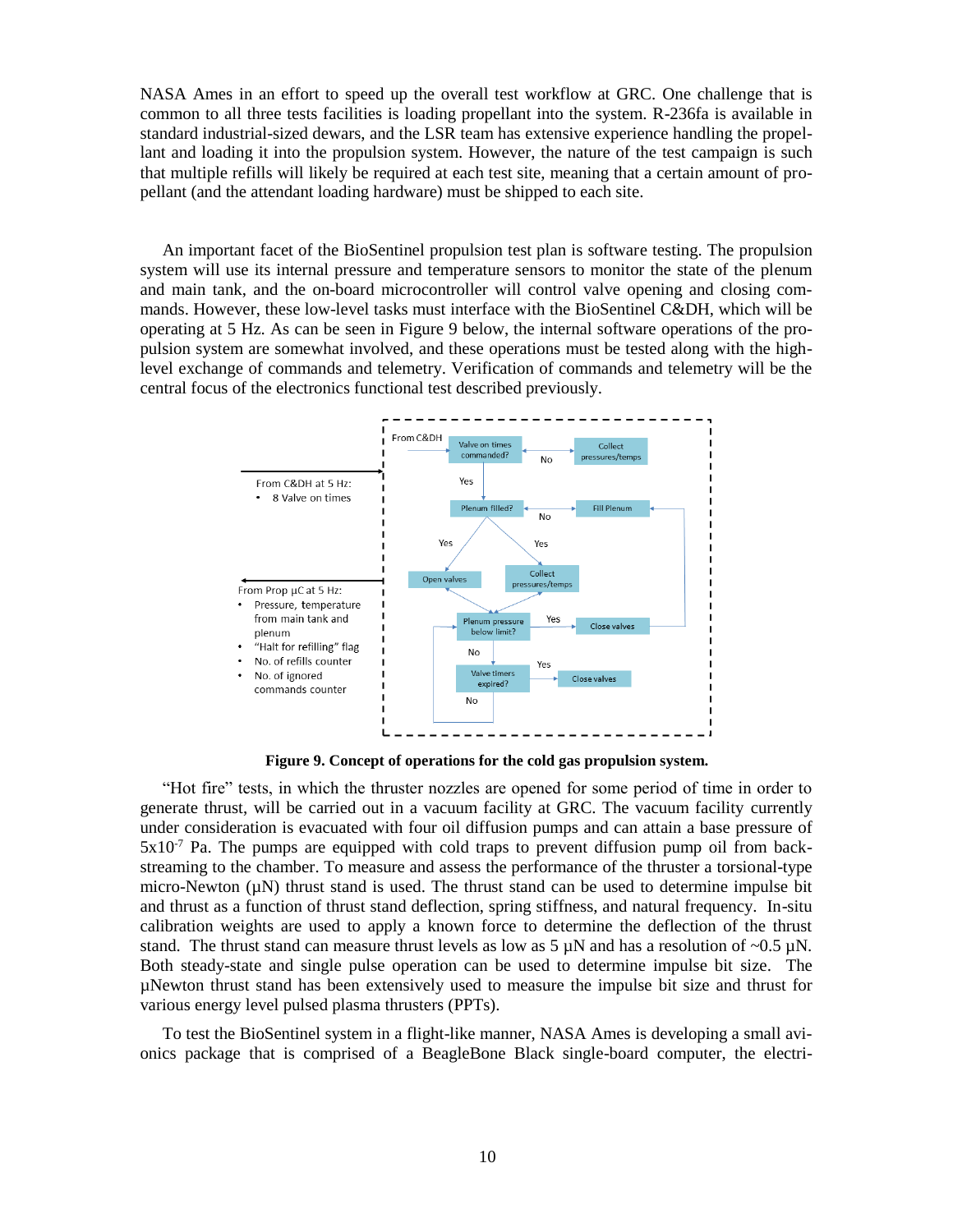cal/power system (EPS) card under development for BioSentinel, and a set of the batteries that will be used in the spacecraft. As can be seen in Figure 10, these elements will interact with the LSR propulsion system when it is mounted in the GRC vacuum facility to demonstrate flight-like command and operations. Both regulated voltages and unregulated battery voltage will be supplied to the propulsion system (as would happen on orbit), and commands will be sent using the RS-422 protocol. Thrust outputs will be measured by the aforementioned thrust stand, and  $I_{SP}$  can be verified by weighing the system before and after a set of thrust operations. By using Amesdeveloped flight software and BioSentinel hardware components in a vacuum chamber that provides a relevant operating environment it should be possible to verify the majority of the propulsion system performance requirements.



**Figure 10. Block diagram representation of the test set-up at Glenn Research Center.**

### **DISCUSSION**

It should be noted that the testing work flow described in the preceding section has thus far only been concerned with the Engineering Development Unit (EDU). A Flight Unit will also be built by LSR for the BioSentinel mission, but it is not yet clear what portion of these tests will be replicated on that unit. There is some concern about using the same vacuum facility for testing the Flight Unit as for the EDU, given that there is evidence of the oil diffusion pumps used for that chamber leaving a small amount of oil residue on the test article. It is unlikely that this oil would negatively impact the operation of the propulsion system on-orbit, but there is some concern regarding this oil outgassing and then being redeposited on the lens of the star tracker, which is located very close to the propulsion system on the rear end of the spacecraft. It is unknown what impact a smudged lens would have on nominal star tracker operations. The vacuum facilities at Glenn Research Center that do not use oil diffusion pumps are much larger, so switching to these facilities is not desirable due to the increased time and cost required to pump the larger facilities down to vacuum. This trade remains open, and will likely require additional study of the performance of the star tracker under off-nominal conditions.

 One topic not directly addressed in this paper is failure mode testing. A distinct advantage of 3D-printing the vast majority of the system is that it minimizes mechanical connections, which would normally be one of the main areas of concern regarding on-orbit failures. Instead, one of the major failure concerns that merits future study is the possibility of the valves failing in either the open or closed position. As described previously, the software operations of the system are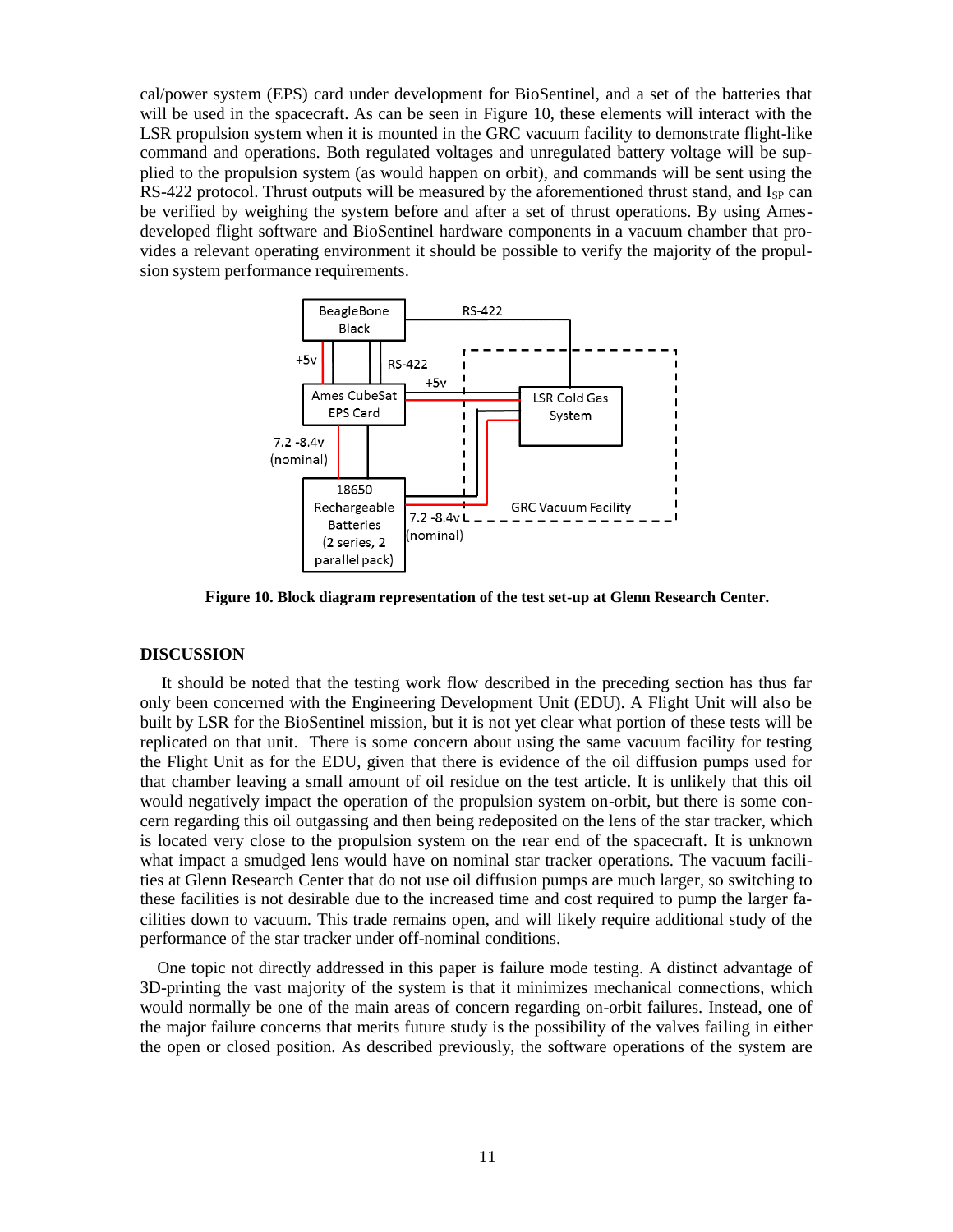such that the refill valve and nozzle valve can never be open at the same time, so if one of the nozzle valves fails in the open position it will only result in the plenum being evacuated, as opposed to the entire main tank. There is still the problem of that nozzle always being "on" during firing operations, but it does not result in immediate loss of the mission. One failure mode that could result in loss of mission is the refill valve failing in the closed position. While this modality appears to be highly unlikely, if the valve were to fail closed the system would only operate for one "charge" of the plenum, which is not sufficient for spacecraft detumble or momentum management. A number of valve stress tests are planned during EDU testing to study the likelihood of these failures modes.

It is not uncommon for spacecraft subsystems to have their nominal operations verified "by analogy", and the same philosophy will be applied to the BioSentinel propulsion system. The test stand in the vacuum facility measures thrust along one axis, but there are obviously a number of configurations of detumble or momentum management in which thrusters about multiple axes will be commanded to fire. The test campaign envisioned for BioSentinel will only ever conduct "hot fire" tests about a single axis, although electronics tests will be run about multiple axes. Consequently, the BioSentinel team will need to develop test protocols that provide a sufficient level of confidence that multi-axis rotational maneuvers can be successfully accomplished in space. This is not an uncommon approach for propulsion systems, given the lack of test facilities that supply both a vacuum environment and multiple degrees of translational or rotational freedom. The BioSentinel mission managers are working closely with both the LSR team and collaborators at Glenn Research Center to adopt testing principals that have been applied to previous multi-axis thruster system test campaigns.

# **CONCLUSION**

The BioSentinel mission represents an important step forward in the use of CubeSats for scientific exploration. The spacecraft science payload will provide critical information for future manned deep space missions, but its success is dependent upon reliable operation of a number of advanced subsystems, including the propulsion system. The 3D-printed cold gas propulsion system provided by Lightsey Space Research conforms to the stringent mass and volume budgets levied on the spacecraft, and the comprehensive test plan detailed in this paper should significantly reduce operational risk. While there is a certain amount of uncertainty surrounding the exact operating temperature for the propulsion system on-orbit, characterizing the minimum impulse bits and firing thrust at room temperature should help mission operators plan out thruster operations with a sufficient level of confidence. Near term work for this project includes writing and testing the software driver for the propulsion system, and testing low-level electronics interfaces with representative hardware from the BioSentinel C&DH system.

# **ACKNOWLEDGMENTS**

The authors would like to thank their collaborators at NASA Ames Research Center and Glenn Research Center. In particularly, the inputs of Dr. Robert Thomas of NASA Glenn's In-Space Propulsion branch are much appreciated. Development of the BioSentinel propulsion system is being funded under NASA SBIR Contract NNX15CA06C.